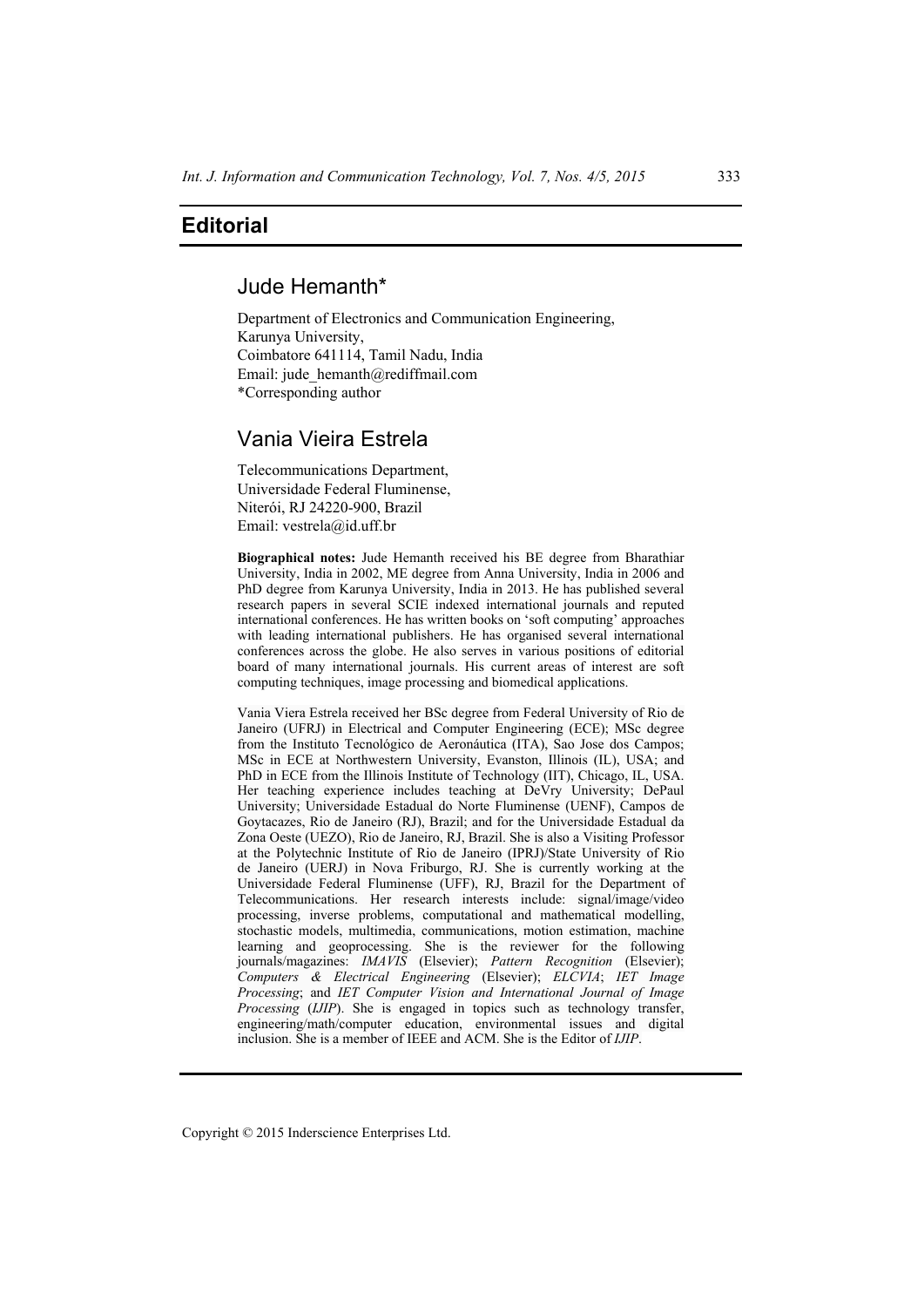#### 334 *J. Hemanth and V.V. Estrela*

Information technology has become increasingly important in everyday's life, especially in the medical field. Various engineering concepts have been developed specifically for medical imaging applications. Few of the application domains are disease diagnosis in medical images, effective utilisation of resources, power optimisation in health centres and medical data transmission through wired/wireless media. The application of information technology in these areas has been encouraged by all walks of the people across the globe. The numerous advantages of these technologies have not only made the life simple but also efficient. However, there are many areas left unexplored in medical informatics which shows the availability of scope for improvement. This special issue specially focuses on bringing out the hidden challenges of medical informatics field and possible solutions for such problems. This issue also encourages researchers in the allied area of medical informatics to bring in the innovative ideas for solving the various problems of human society.

The first paper deals with the fuzzy controller which solves the problem of accuracy deficiency in most of the controlling applications. The proposed controller involves the concept of cascading which increases the performance to high extent. This approach can be used to control the various operations in a hospital setup which will optimise the various resources. The second paper deals with medical diagnostics in which the authors have developed an automated system for heart disease diagnosis with high accuracy. Soft computing approaches such as fuzzy logic are employed in this work along with cognitive concepts. This methodology shall be of much use for the cardiologists in accurate diagnosis and treatment planning.

Another fuzzy-based controller is demonstrated in the third paper for performance enhancement over the conventional approaches. In this paper, the power supply optimisation is given much emphasis which governs the perfect operation of various medical equipments. FPGA-based implementation is also provided in this paper which is another evidence for the results reported in this work. Noise removal in medical images is extremely important and the fourth paper attacks this problem with evolutionary computational approaches. An opposition-based firefly algorithm is reported in this work for contrast enhancement in medical images. Since the presence of noise reduces the efficiency of the overall system, image enhancement approaches illustrated in this paper will be helpful to the field of medical informatics.

An extensive literature survey on image steganography techniques is provided in the fifth paper. The pros and cons of each steganography approach are discussed in detail for the benefit of future researchers. These approaches are much helpful in the context of telemedicine applications. Another noise removal approach for medical images is developed in the sixth paper. This work focuses on removing the noise effects which are born while compressing the medical images. Filtering-based techniques are adopted in this work for successful elimination of the artefacts.

The seventh paper addresses the hardware implementation aspects of cryptographic algorithms using biometric images. These types of approaches are mainly used for secured transmission of patient details from one location to other location. Moreover, this approach also focuses on product development of image-based algorithms. Transform-based approaches are widely preferred for image processing applications. The eighth paper deals specifically with the radon transform with an objective to improvise the efficiency of imaging applications with such transform. An extensive mathematical analysis is given in this work to validate the theoretical conclusions.